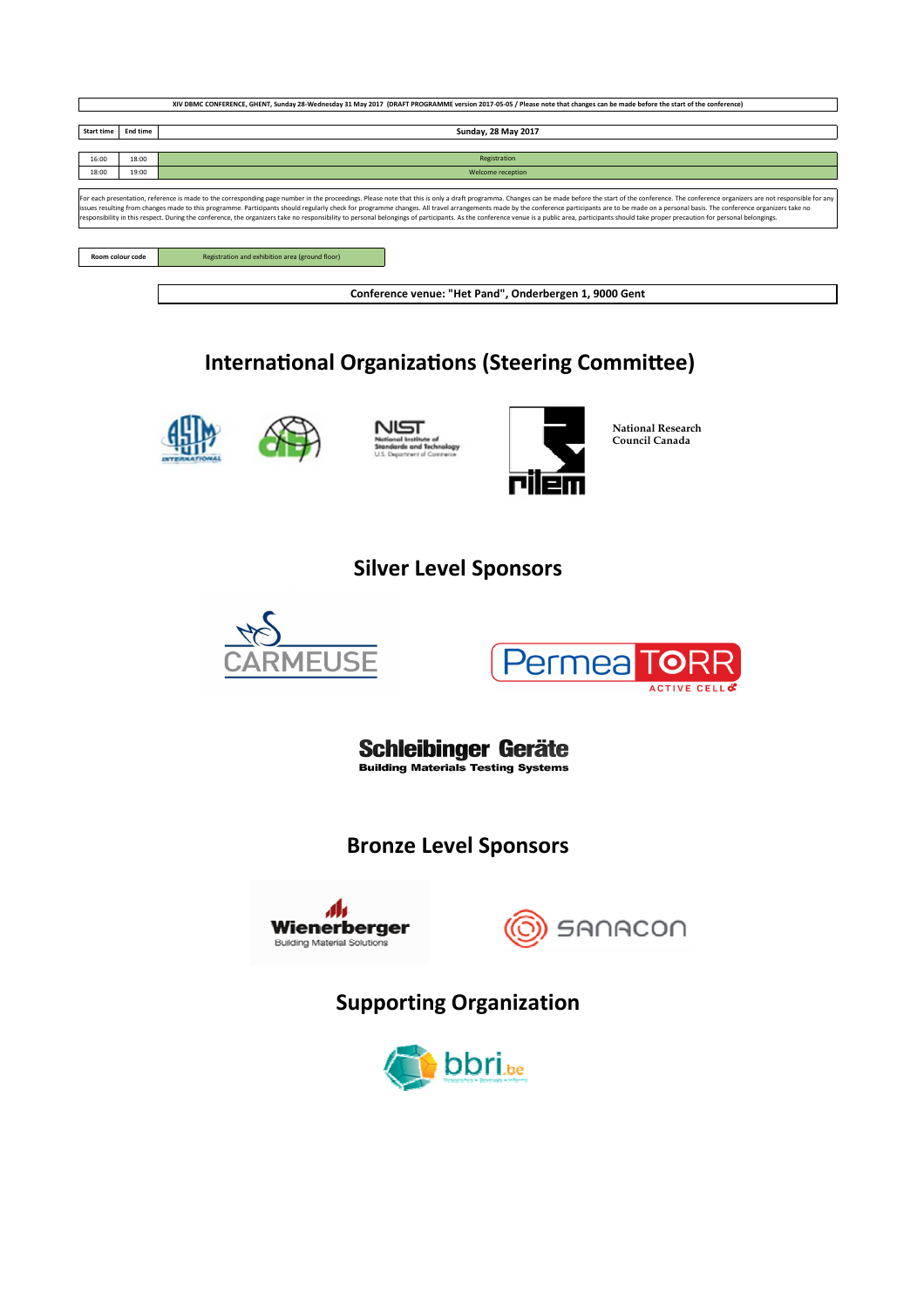| . Sunday 28-Wednesday 31 May 2017<br><b>GHENT</b><br>T PROGRAMME version 2017-05-05 /<br><b>XIV DBMC</b><br><b>ERENCE</b><br><b>IDRAF</b><br>/ Please note that<br>the s<br>+ betore<br>t of the<br>t changes can be<br>mage<br>LUNFI |
|---------------------------------------------------------------------------------------------------------------------------------------------------------------------------------------------------------------------------------------|
|                                                                                                                                                                                                                                       |

Start time End time

 $\overline{\phantom{a}}$ 

**Monday, 29 May 2017**

┓

| 8:00             | 9:00  | Registration                                                                                                                                                                                                                                                                                                                                       |                                                                                                                                                                                                                                                                                                                                                                                                                   |                                                                                                                                                                                                                                                                                                       |  |
|------------------|-------|----------------------------------------------------------------------------------------------------------------------------------------------------------------------------------------------------------------------------------------------------------------------------------------------------------------------------------------------------|-------------------------------------------------------------------------------------------------------------------------------------------------------------------------------------------------------------------------------------------------------------------------------------------------------------------------------------------------------------------------------------------------------------------|-------------------------------------------------------------------------------------------------------------------------------------------------------------------------------------------------------------------------------------------------------------------------------------------------------|--|
| 9:00             | 9:30  | Opening session (Chair: DE SCHUTTER Geert, VAN DEN BOSSCHE Nathan)                                                                                                                                                                                                                                                                                 |                                                                                                                                                                                                                                                                                                                                                                                                                   |                                                                                                                                                                                                                                                                                                       |  |
| 9:30             | 10:00 | Plenary lecture 1A: 3D printed concrete - beyond durability? / SALET Theo (p.3) (Chair: DE SCHUTTER Geert)                                                                                                                                                                                                                                         |                                                                                                                                                                                                                                                                                                                                                                                                                   |                                                                                                                                                                                                                                                                                                       |  |
| 10:00            | 10:30 |                                                                                                                                                                                                                                                                                                                                                    | Coffee                                                                                                                                                                                                                                                                                                                                                                                                            |                                                                                                                                                                                                                                                                                                       |  |
|                  |       |                                                                                                                                                                                                                                                                                                                                                    | Session M1 / Theme E. Durability of materials, systems and components Session M2 / Theme F. Service life analysis and prediction methodologies                                                                                                                                                                                                                                                                    | Session M3 / Theme B. Historical buildings and renovation (Chair:                                                                                                                                                                                                                                     |  |
|                  | 12:30 | / Concrete / Recycling (Chair: MENG Birgit)<br>(10:30) (Keynote) Improving the quality of various types of recycled<br>aggregates by biodeposition / DE BELIE Nele, WANG Jianyun, GARCÍA-<br>GONZÁLEZ Julia, RODRÍGUEZ ROBLES Desirée, VANDEVYVERE Brecht,<br>VANHESSCHE Sam, BOON Nico, SCHOON Joris and JUAN-VALDÉS Andrés<br>(p.113)            | (Chair: DANIOTTI Bruno)<br>(10:30) (Keynote) Design and service life prediction concept for timber<br>structures - Part 1 : A factorization approach based on dose-response<br>nodels / BRISCHKE Christian, MEYER-VELTRUP Linda, FRÜHWALD HANSSON<br>iva, NIKLEWSKI Jonas, THELANDERSSON Sven and ISAKSSON Tord (p.295)                                                                                           | <b>JANSSENS Arnold)</b><br>(10:30) (Keynote) Airflows behind insulated modules attached to façades of<br>old buildings. Combined effects on U-value and drying out of rain water /<br><b>HAGENTOFT Carl-Eric (p.49)</b>                                                                               |  |
|                  |       | (11:00) Microstructure and permeability of glass waste of concrete in the<br>marine environment / CHAÏD Rabah, PERROT Arnaud and MERIDA Hacène<br>(p.115)<br>(11:15) Effect of recycled aggregate on concrete permeability to water /                                                                                                              | 11:00) Design and service life prediction concept for timber structures -<br>Part 2 : Climate effects / BRISCHKE Christian, NIKLEWSKI Jonas, FRÜHWALD<br>HANSSON Eva and KAVURMACI Denis (p.297)<br>(11:15) Continuous moisture measurements of exterior wood to simulate<br>ime of wetness / VAN ACKER Joris, VAN DEN BULCKE Jan, DE WINDT Imke                                                                  | (11:00) The accomplishment of Portugese thermal code exigencies in old<br>housing buildings' interventions / RAMOS Ana and SILVA J. Mendes (p.51)<br>(11:15) Maintenance of historical buildings - case studies from Belgium and<br>Portugal / HUTSEBAUT-BUYSSE Véronique, FLORES-COLEN Inês and LOBO |  |
| 10:30            |       | CANTERO Blas, SÁEZ DEL BOSQUE Isabel F., MATÍAS Agustín, SÁNCHEZ DE<br>ROJAS María Isabel and MEDINA César (p.117)<br>(11:30) Durability properties of concrete recycling clay-rich dredging<br>sediments as a novel supplementary cementitious material / VAN                                                                                     | and DE BOEVER Lieven (p.299)<br>(11:30) Factor method for aluminium windows and curtain walls / RE<br>CECCONI Fulvio, RIGONE Paolo and VATAVALIS Pavlos (p.301)                                                                                                                                                                                                                                                   | DE CARVALHO José Maria (p.53)<br>(11:30) Evaluation of the hygric properties of a wooden panel painting to<br>perform HAM simulations / DE BACKER Lien, VAN DEN BOSSCHE Nathan,                                                                                                                       |  |
|                  |       | BUNDEREN Céline, SNELLINGS Ruben, HORCKMANS Liesbeth, DOCKX Joris,<br>VANDEKEYBUS Jos, VAN BALEN Koenraad, VANDEWALLE Lucie and CIZER<br>Özlem (p.119)<br>(11:45) Value-added recycling of construction waste wood into water                                                                                                                      | (11:45) The use of a novel prediction methodology to quantitatively assess                                                                                                                                                                                                                                                                                                                                        | JANSSENS Arnold and DE PAEPE Michel (p.55)<br>(11:45) Parametrical Analysis of Stone Consolidation Actions / BRAUN                                                                                                                                                                                    |  |
|                  |       | repellent and fire resistant cement-bonded particleboards / WANG Lei,<br>TSANG Daniel C.W. and POON Chi Sun (p.123)                                                                                                                                                                                                                                | the service life of 55% Al-Zn Alloy-Coated Steel, low-slope, standing seam<br>oof systems / DUTTON Ron and HADDOCK Rob (p.303)                                                                                                                                                                                                                                                                                    | Franziska and ORLOWSKY Jeanette (p.57)                                                                                                                                                                                                                                                                |  |
|                  |       | (12:00) The effect of fine crushed concrete aggregate on the durability of<br>structural concrete / DODDS Wayne, GOODIER Chris, AUSTIN Simon,<br>CHRISTODOULOU Christian, DUNNE David and CHAN Matthew (p.125)                                                                                                                                     | (12:00) Durability of thermal renders: material properties and system<br>performance / MAIA J., RAMOS N. M. M. and VEIGA R. (p.305)                                                                                                                                                                                                                                                                               | (12:00) Non-destructive investigation of hypogeal sites toward<br>conservation and fruition: a case study / DE FINO Mariella, SCIOTI Albina,<br>RUBINO Rocco and FATIGUSO Fabio (p.59)                                                                                                                |  |
|                  |       | (12:15) On the quantitative thermogravimetric analysis of calcite content in<br>hydrated cementitious systems / VILLAGRÁN-ZACCARDI Yury, EGUEZ ÁLAVA<br>Hugo, DE BUYSSER Klaartje and DE BELIE Nele (p.221)                                                                                                                                        | (12:15) Durability assessment of mineral wool insulation : what are the<br>thermal properties after 20 years ? / LANGMANS Jelle and ROELS Staf<br>p.307)                                                                                                                                                                                                                                                          | (12:15) Effect of moisture on delamination of glued laminated timber /<br>MATSUMOTO Yumi and NOGUCHI Takafumi (p.289)                                                                                                                                                                                 |  |
| 12:30            | 13:30 |                                                                                                                                                                                                                                                                                                                                                    | Lunch                                                                                                                                                                                                                                                                                                                                                                                                             |                                                                                                                                                                                                                                                                                                       |  |
|                  |       | Session M4 / Theme E. Durability of materials, systems and components<br>/ Concrete / ASR-ACR (Chair: BOKAN-BOSILJKOV Violeta)                                                                                                                                                                                                                     | Session M5 / Theme G. Durability, LCA and sustainable construction<br>(Chair: HABERT Guillaume)                                                                                                                                                                                                                                                                                                                   | Session M6 / Theme C. Building pathology (Chair: HAGENTOFT Carl-Eric)                                                                                                                                                                                                                                 |  |
|                  |       | (13:30) (Keynote) Design of ternary blended cements to control ASR / SHI<br>Zhenguo and SHI Caijun (p.129)                                                                                                                                                                                                                                         | 13:30) (Keynote) Physical and mechanical properties of recycled concrete<br>aggregate exposed to natural and accelerated carbonation / HABERT<br>Guillaume, MARINKOVIĆ Snežana, BRUMAUD Coralie, IGNJATOVIĆ Ivan,<br>ORAGAŠ Jelena and TOŠIĆ Nikola (p.341)                                                                                                                                                       | (13:30) (Keynote) Isopleth ranges for a better understanding of wood decay<br>HOFBAUER Wolfgang Karl, KRUEGER Nicole, RENNEBARTH Thorsten and<br><b>MAYER Florian (p.65)</b>                                                                                                                          |  |
|                  |       | (14:00) ASR and mechanical crack width in reinforced concrete / ALAUD<br>Salhin and VAN ZIJL Gideon (p.131)                                                                                                                                                                                                                                        | 14:00) Quantifiying the carbon sequestration potential of exposed<br>einforced concrete / SOUTO-MARTINEZ Adriana and SRUBAR Wil V. III<br>p.343)                                                                                                                                                                                                                                                                  | (14:00) Recreation of cultural historical values in buildings from before<br>1945: Inventory with focus on building physics performance / JOHANSSON<br>Pär and WAHLGREN Paula (p.67)                                                                                                                  |  |
| 13:30            | 15:45 | (14:15) Online monitoring of the expansion of alkali-silica reaction affected<br>concrete prisms implemented to the accelerated test at 60°C / WALLAU<br>Wilma, PIRSKAWETZ Stephan, VOLAND Katja, WEISE Frank, MENG Birgit<br>(p.133)                                                                                                              | (14:15) Life cycle assessment of façade solutions made of durable reactive<br>oowder concrete / AL-AYISH Nadia, MUELLER Urs, MALAGA Katarina and<br>GUDMUNDSSON Kjartan (p.345)                                                                                                                                                                                                                                   | (14:15) Detection of chloride-induced corrosion damage at the<br>reinforcement-concrete interface with X-ray computed tomography and<br>acoustic emission / VAN STEEN C., ROEDEL H., WEVERS M. and<br><b>VERSTRYNGE E. (p.69)</b>                                                                     |  |
|                  |       | (14:30) Preliminary Investigation on the Effect of Cement Replacement by<br>Residues from the incineration of non-hazardous waste on Strength and<br>Alkali Silica Reaction / JOSEPH Aneeta Mary, DOLCE Rosaida, VAN DEN<br>HEEDE Philip, SNELLINGS Ruben, VAN BRECHT Andres, GRÜNEWALD<br>Steffen, MATTHYS Stijn and DE BELIE Nele (p.135)        | (14:30) Life cycle assessment of reinforced concrete units / IANNICELLI<br>ZUBIANI Elena Maria, GIANI Martina Irene, GALLO STAMPINO Paola,<br>DOTELLI Giovanni and NANNI Antonio (p.347)                                                                                                                                                                                                                          | (14:30) Evaluation of mould growth in Portugese dwelling - sensitivity<br>analysis / ALMEIDA Ricardo M.S.F., BARREIRA Eva and BROCHADO João<br>(p.71)                                                                                                                                                 |  |
|                  |       | (14:45) An ASR-preventive strategy for durable concrete in Sweden /<br>APPELQUIST Karin, TRÄGÅRDH Jan and MUELLER Urs (p.137)                                                                                                                                                                                                                      | (14:45) Vascular self-healing of a reinforced concrete beam under 4-point<br>bending / MINNEBO Pieter, VAN TITTELBOOM Kim, DE BELIE Nele and VAN<br><b>HEMELRIJCK Danny (p.349)</b>                                                                                                                                                                                                                               | (14:45) Application of FMEA and FTA methods on detection and control of<br>building pathologies / SILVA Arthur, VAZQUEZ Elaine, HADDAD Assed,<br>QUALHARINI Eduardo and ALVES Lais (p.73)                                                                                                             |  |
|                  |       | (15:00) Experimental and numerical investigation of the dependence<br>between the alkali-silica reaction development and the material<br>microstructure / GRYMIN Witold, KONIORCZYK Marcin, PESAVENTO<br>Francesco, MARCINIAK Alicja and GAWIN Dariusz (p.139)                                                                                     | (15:00) Effects of cellulose fibers on durability of concrete subjected to<br>reezing-thawing and drying-immersion attack / WANG Dezhi, MENG<br>Yunfang and ZHOU Xiangming (p.351)                                                                                                                                                                                                                                | (15:00) Constructive Characterization and Conservation State of Facades in<br>the Old City Centre of Viseu / SILVA J. Mendes and MOURAZ Catarina P.<br>(p.75)                                                                                                                                         |  |
|                  |       | (15:15) A series of "double-multi" models for mechanism studies on ionic<br>transport phenomena in cement based materials / LIU Qing-feng, LI Long-<br>yuan, XIA Jin and FENG Gan-lin (p.141)                                                                                                                                                      | 15:15) Evaluation of the migration coefficient, diffusion coefficient and the (15:15) Influence of height from the ground in the vertical salinity<br>ageing factor according to the chloride ingress model described in the fib<br>pulletin 34 applied to Belgian concrete mixtures / DE WINTER Liesbet,<br>MINNE Peter, CASPEELE Robby, CRAEYE Bart, DE SCHUTTER Geert, DE<br>PAUW Peter and DOOMS Bram (p.185) | distribution of marine aerosol / MEIRA Gibson and PINTO Wladimir (p.25)                                                                                                                                                                                                                               |  |
|                  |       |                                                                                                                                                                                                                                                                                                                                                    | [15:30] Improvement effect on mechanical properties of cementitious-<br>woodship compound board introducing stimulating agent of seawater in<br>disaster situation / TAMURA Masaki and SAYAMA Shunsuke (p.291)                                                                                                                                                                                                    | (15:30) Analyzing the local climatic characteristics as a deterioration reason<br>in buildings / GÜZELÇOBAN MAYUK Seher and ÖZTÜRK Selin (p.77)                                                                                                                                                       |  |
| 15:45            | 16:15 |                                                                                                                                                                                                                                                                                                                                                    | Coffee                                                                                                                                                                                                                                                                                                                                                                                                            |                                                                                                                                                                                                                                                                                                       |  |
| 16:15            | 16:45 |                                                                                                                                                                                                                                                                                                                                                    | Plenary Lecture 1B: Advanced high-resolution X-ray CT as a characterization tool to study building materials / CNUDDE Veerle (p.5) (Chair: DE BELIE Nele)                                                                                                                                                                                                                                                         |                                                                                                                                                                                                                                                                                                       |  |
|                  |       |                                                                                                                                                                                                                                                                                                                                                    | <b>Poster session with drinks</b>                                                                                                                                                                                                                                                                                                                                                                                 |                                                                                                                                                                                                                                                                                                       |  |
|                  |       |                                                                                                                                                                                                                                                                                                                                                    | Measurement of materials emissivity using an emissometer: Influence of variations in the procedure / BARREIRA E., SIMÕES M.L. and PEREIRA A. (p.41)                                                                                                                                                                                                                                                               |                                                                                                                                                                                                                                                                                                       |  |
|                  |       |                                                                                                                                                                                                                                                                                                                                                    | Analysis of different frost indexes and their potential to assess frost based on HAM simulations / CALLE Klaas and VAN DEN BOSSCHE Nathan (p.61)                                                                                                                                                                                                                                                                  |                                                                                                                                                                                                                                                                                                       |  |
|                  | 18:00 |                                                                                                                                                                                                                                                                                                                                                    | Analyzing the Local Climatic Characteristics as a Deterioration Reason in Buildings / GÜZELÇOBAN MAYUK Seher and ÖZTÜRK Selin (p.77)<br>Improvement in Compressive Strength of Internally Deteriorated Timber / GOROMARU Shuhei, OHTSUKA Akiko, IMAMOTO Kei-ichi and KIYOHARA Chizuru (p.107)                                                                                                                     |                                                                                                                                                                                                                                                                                                       |  |
|                  |       |                                                                                                                                                                                                                                                                                                                                                    | Investigation of Concrete Mixtures for the Concrete Cover Repairs of RC Square Columns / ORETA Andres Winston, DEL CASTILLO Anna Francesca, TAN Romwell Louis and CORNEJO Sarah Linette (p.109)                                                                                                                                                                                                                   |                                                                                                                                                                                                                                                                                                       |  |
| 16:45            |       |                                                                                                                                                                                                                                                                                                                                                    | Performance evaluation of polymer modified cement mortars at elevated temperatures / RAJENDRAN Aswathy and GETTU Ravindra (p.167)<br>Effect of additions on binder durability / MEDINA César, ASENSIO Eloy, MEDINA Gabriel, MEDINA José María, RIVERA Julián, FRÍAS Moisés and SÁNCHEZ DE ROJAS María Isabel (p.169)                                                                                              |                                                                                                                                                                                                                                                                                                       |  |
|                  |       |                                                                                                                                                                                                                                                                                                                                                    | Mechanism of pulverized fuel ash and CO2 curing to improve the water resistance of magnesium oxychloride cement / HE Pingping, POON Chi Sun and TSANG Daniel C.W (p.171)                                                                                                                                                                                                                                          |                                                                                                                                                                                                                                                                                                       |  |
|                  |       |                                                                                                                                                                                                                                                                                                                                                    | Durability of PTFE-coated glass fabric for architectural membrane structures / TOYODA Hiroshi, ABE Kazuhiro and MOTOHASHI Kenji (p.333)<br>Consequences of an adjusted slip layer thickness for the hardened properties of UHPC / VAN DER PUTTEN Jolien, LESAGE Karel and DE SCHUTTER Geert (p.247)                                                                                                               |                                                                                                                                                                                                                                                                                                       |  |
|                  |       |                                                                                                                                                                                                                                                                                                                                                    | Yantra: A lattice Boltzmann method based simulation tool for modelling physico-chemical processes in concrete at different spatial scales / PATEL Ravi A., PERKO Janez and JACQUES Diederik (p.335)                                                                                                                                                                                                               |                                                                                                                                                                                                                                                                                                       |  |
|                  |       | Evaluation of carbon emission for quantification of environmental load on structural wood products in Korea / CHANG Yoon-Seong, KIM Sejong and SHIM Kug-Bo (p.379)<br>Studies on the evolution of alkali silicate in a simulated alkali-silica reaction system / ZHENG Kunpeng, ADRIAENSENS Peter, DE SCHUTTER Geert, YE Guang, TAERWE Luc (p.143) |                                                                                                                                                                                                                                                                                                                                                                                                                   |                                                                                                                                                                                                                                                                                                       |  |
|                  |       |                                                                                                                                                                                                                                                                                                                                                    | Construction technologies and systems of shelters and temporary houses for improving the living environment for people with pets in disaster situations / KANEMAKI Tomoko and TAMURA Masaki (p.337)                                                                                                                                                                                                               |                                                                                                                                                                                                                                                                                                       |  |
|                  |       |                                                                                                                                                                                                                                                                                                                                                    | Dynamic Vapour Sorption - A versatile technique for materials characterization / SUBRAMANIAN Nachal, NADERI Majid, ACHARYA Manaswini, CATTANEO Damiano and BURNETT Daniel (p.43)<br>Inverse Gas Chromatography as a tool for studying solid surfaces / SUBRAMANIAN Nachal, NADERI Majid, KONDOR Anett, ACHARYA Manaswini and BURNETT Daniel (p.45)                                                                |                                                                                                                                                                                                                                                                                                       |  |
|                  |       |                                                                                                                                                                                                                                                                                                                                                    | Robustness as a tool to improve the durability of self-compacting concrete / VAN DER VURST Farid, LESAGE Karel, VANTOMME John, VANDEWALLE Lucie and DE SCHUTTER Geert (p.249)<br>Casting concrete structures in a smarter way / DE SCHUTTER Geert, LESAGE Karel, EL CHEIKH Khadija, DE SCHRYVER Robin, MUHAMMAD Metwally and CHIBULU Chizya (p.251)                                                               |                                                                                                                                                                                                                                                                                                       |  |
|                  |       |                                                                                                                                                                                                                                                                                                                                                    | Numerical approach for thixotropic behaviour of concrete - current status / DE SCHRYVER Robin, LESAGE Karel, EL CHEIKH Khadija and DE SCHUTTER Geert (p.253)                                                                                                                                                                                                                                                      |                                                                                                                                                                                                                                                                                                       |  |
|                  |       |                                                                                                                                                                                                                                                                                                                                                    | Adjusting concrete rheology through mix design - short overview / EL CHEIKH Khadija, LESAGE Karel and DE SCHUTTER Geert (p.255)<br>Interactions between Cement and Combined Concrete Admixtures / LESAGE Karel, VANDEWALLE Lucie, DE SCHUTTER Geert (p.257)                                                                                                                                                       |                                                                                                                                                                                                                                                                                                       |  |
|                  |       |                                                                                                                                                                                                                                                                                                                                                    | Distinct protocols to measure dynamic and static yield stress of fresh cement mortars / QIAN Ye, KAWASHIMA Shiho (p.259)                                                                                                                                                                                                                                                                                          |                                                                                                                                                                                                                                                                                                       |  |
|                  |       |                                                                                                                                                                                                                                                                                                                                                    | Assessing Mortar Extrudability through the Jolting Test / LESAGE Karel, INGELBRECHT Thomas, DE SCHUTTER Geert (p.261)<br>3D Printing of cementitious materials / EL CHEIKH Khadija, LESAGE Karel, VAN DER PUTTEN Jolien, VAN TITTELBOOM Kim and DE SCHUTTER Geert (p.263)                                                                                                                                         |                                                                                                                                                                                                                                                                                                       |  |
|                  |       |                                                                                                                                                                                                                                                                                                                                                    |                                                                                                                                                                                                                                                                                                                                                                                                                   |                                                                                                                                                                                                                                                                                                       |  |
| Room colour code |       | Meeting room "Refter" (ground floor)                                                                                                                                                                                                                                                                                                               | Meeting room "August Vermeylen" (level +2)                                                                                                                                                                                                                                                                                                                                                                        | Meeting room "Edgard Blancquaert" (level +3)                                                                                                                                                                                                                                                          |  |
|                  |       |                                                                                                                                                                                                                                                                                                                                                    |                                                                                                                                                                                                                                                                                                                                                                                                                   |                                                                                                                                                                                                                                                                                                       |  |

**Registration and exhibition area (ground floor)**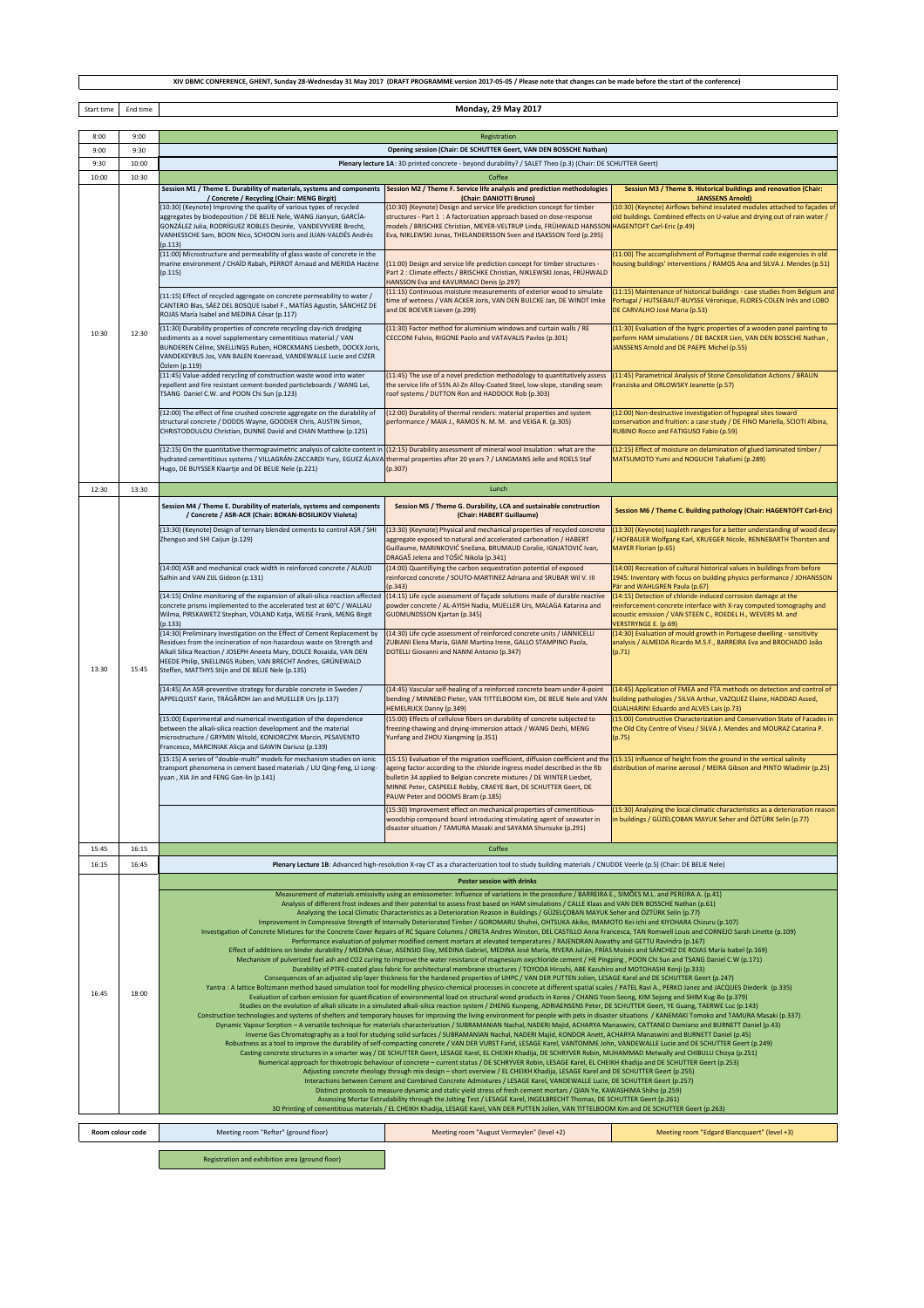|            | XIV DBMC CONFERENCE, GHENT, Sunday 28-Wednesday 31 May 2017 (DRAFT PROGRAMME version 2017-05-05 / Please note that changes can be made before the start of the conference) |                                                                                                                                                         |                                                                                                                                                                                                                |                                                                                                                                                         |  |
|------------|----------------------------------------------------------------------------------------------------------------------------------------------------------------------------|---------------------------------------------------------------------------------------------------------------------------------------------------------|----------------------------------------------------------------------------------------------------------------------------------------------------------------------------------------------------------------|---------------------------------------------------------------------------------------------------------------------------------------------------------|--|
| Start time | End time                                                                                                                                                                   |                                                                                                                                                         |                                                                                                                                                                                                                |                                                                                                                                                         |  |
|            |                                                                                                                                                                            | Tuesday, 30 May 2017                                                                                                                                    |                                                                                                                                                                                                                |                                                                                                                                                         |  |
| 8:00       | 8:30                                                                                                                                                                       |                                                                                                                                                         | Registration                                                                                                                                                                                                   |                                                                                                                                                         |  |
|            |                                                                                                                                                                            | Session T1 / Theme E. Durability of materials, systems and components /<br>Concrete / AAM (Chair: SNELLINGS Ruben)                                      | Session T2 / Theme F. Service life analysis and prediction methodologies<br>(Chair: BERTRON Alexandra)                                                                                                         | Session T3 / Theme A. Building physics and durability (Chair: PEIXOTO DE<br><b>FREITAS Vasco)</b>                                                       |  |
|            |                                                                                                                                                                            | (8:30) (Keynote) Mineralogical stability of Metakaolin-based alkali-activated<br>cements / GEVAUDAN Juan Pablo, CAMPBELL Kate M., KANE Tyler J.,        | (8:30) (Keynote) Multi-scale modeling strategies to improve durability<br>nodels for service life predictions of concrete structures / PATEL Ravi A.,                                                          | [8:30] (Keynote) An Approach to Assessing the Long-term Performance of<br>Wall Assemblies - Durability of Low-rise Wood-frame walls / LACASSE           |  |
|            |                                                                                                                                                                            | SHOEMAKER Richard K. and SRUBAR Wil V. III (p.173)<br>(9:00) An experimental investigation of hardness and pore structure of low-                       | PERKO Janez and JACQUES Diederik (p.309)<br>(9:00) Effect of curing temperatures on the formation factor of capillary                                                                                          | Michael A. and MORELLI Martin (p.17)<br>9:00) Hygrothermal simulation and evaluation of frost risk of masonry                                           |  |
|            |                                                                                                                                                                            | calcium fly ash cement paste internally alkali activated using roof tile waste<br>aggregate / BUI Phuong Trinh, OGAWA Yuko, NAKARAI Kenichiro and       | pore structure in cement paste / NAITO Daisuke and IGARASHI Shin-ichi<br>(p.311)                                                                                                                               | walls subjected to inside insulation retrofitting / ZHOU Xiaohai, DEROME<br>Dominique and CARMELIET Jan (p.19)                                          |  |
|            |                                                                                                                                                                            | KAWAI Kenji (p.175)<br>(9:15) Use of fired-clay brick waste as supplementary cemenitious material                                                       | (9:15) Innovation in Air-Permeability NDT: Concept and Performance /                                                                                                                                           | (9:15) An evaluation on preventing delamination of exterior tiles /                                                                                     |  |
| 8:30       | 10:00                                                                                                                                                                      | and alkali-activated cement : influence on alkali-aggregate reaction /<br>GUILLANTE Patricia, KULAKOWSKI P. Marlova and MANCIO Mauricio                 | TORRENT Roberto and SZYCHOWSKI Julio (p.313)                                                                                                                                                                   | UNAKOSHI Kie and NACHI Hiroshi (p.21)                                                                                                                   |  |
|            |                                                                                                                                                                            | (p.177)<br>(9:30) Recent studies on durability of alkali-activated materials / ZHANG                                                                    | (9:30) Porosity and mineral textures in imperial Roman wall concrete,                                                                                                                                          | (9:30) Study of carbonation progress prediction on existing reinforced                                                                                  |  |
|            |                                                                                                                                                                            | Jian, SHI Caijun, LI Ning, JIANG Lei and OU Zhihua (p.179)                                                                                              | Markets of Trajan, Rome / JACKSON Marie, ZHANG Yi, CHEN Heng and<br>MOON Juhyuk (p.315)                                                                                                                        | concrete buildings with variations in surface mortar layer / SATO Sachie and<br>MASUDA Yoshihiro (p.23)                                                 |  |
|            |                                                                                                                                                                            | (9:45) A study on the passive state stability of steel embedded in alkali                                                                               | (9:45) Interaction between microorganisms and cementitious materials in                                                                                                                                        | 9:45) Results of an European FP7 project - Microbial performance of "ECO-                                                                               |  |
|            |                                                                                                                                                                            | activated slag mortars / CRIADO Maria, MUNDRA Shishir, BERNAL Susan A.,<br>and PROVIS John L. (p.181)                                                   | sewer pipe conditions / GRANDCLERC Anaïs, GUEGUEN-MINERBE Marielle,<br>NOUR Issam, CHAUSSADENT Thierry and DANGLA Patrick (p.317)                                                                              | nnovative, Safe and Energy Efficient materials for a healthier indoor<br>environment" / HOFBAUER Wolfgang Karl, KRUEGER Nicole, NAGELE-RENZL            |  |
| 10:00      | 10:30                                                                                                                                                                      |                                                                                                                                                         | Coffee                                                                                                                                                                                                         | Anna and MAYER Florian (p.37)                                                                                                                           |  |
| 10:30      | 11:00                                                                                                                                                                      |                                                                                                                                                         | Plenary lecture 2A : Fit for purpose selection of wood materials / VAN ACKER Joris (p.7) (Chair: VAN DEN BOSSCHE Nathan)                                                                                       |                                                                                                                                                         |  |
|            |                                                                                                                                                                            | Session T4 / Theme E. Durability of materials, systems and components /<br>Concrete / Corrosion (Chair: SIDERIS Kosmas)                                 | Session T5 / Theme G. Durability, LCA and sustainable construction<br>(Chair: NOGUCHI Takafumi)                                                                                                                | Session T6 / Theme A. Building physics and durability (Chair: LACASSE<br>Michael)                                                                       |  |
|            |                                                                                                                                                                            | (11:00) (Keynote) Study on corrosion durability with electrochemical tests<br>of GGBS/Portland blends activated by chlorides / SALESSES Bernard,        | (11:00) (Keynote) SEACON Project : sustainable concrete using seawater,                                                                                                                                        | (11:00) (Keynote) A new test standard to evaluate the watertightness of                                                                                 |  |
|            |                                                                                                                                                                            | PATAPY Cédric, STEGER Laurent, DEBY Fabrice and CYR Martin (p.183)                                                                                      | salt-contaminated aggregates, and non-corrosive reinforcement / BERTOLA<br>Federica, GASTALDI Daniela, CANONICO Fulvio and NANNI Antonio (p.353)                                                               | window-wall interfaces / ARCE RECATALÁ María, GARCÍA MORALES<br>Soledad and VAN DEN BOSSCHE Nathan (p.27)                                               |  |
|            |                                                                                                                                                                            | (11:30) Corrosion Threshold Value of Chloride and Sulphate in Simulated                                                                                 | 11:30) Freeze-thaw durability of recycled concrete from construction and                                                                                                                                       | (11:30) Development of experimental methods to evaluate infiltration of                                                                                 |  |
|            |                                                                                                                                                                            | Concrete Pore Solution / LIU Guojian, HUANG Ran and ZHANG Yunsheng<br>(p.187)                                                                           | demolition wastes / JUAN-VALDÉS Andrés, RODRÍGUEZ-ROBLES Desirée.<br>GARCÍA-GONZÁLEZ Julia, MORÁN-DEL POZO Julia M., GUERRA-ROMERO M.                                                                          | wind-driven rain into external thermal insulation composite systems (ETICS)<br>MOLNÁR Miklós, JÖNSSON Johan and ROSENKVIST Per-Olof (p.29)              |  |
|            |                                                                                                                                                                            |                                                                                                                                                         | gnacio and DE BELIE Nele (p.355)                                                                                                                                                                               |                                                                                                                                                         |  |
| 11:00      | 12:30                                                                                                                                                                      | (11:45) Sodium chloride ingress into OPC concrete subjected to<br>compressive stress / EGUEZ ÁLAVA Hugo, DE BELIE Nele and DE SCHUTTER                  | 11:45) Performance studies of self-compacting concrete by using nano-<br>silica along with superabsorbent polymer / KHAN Asis Kumar and GOEL                                                                   | (11:45) Experimental and numerical analysis of the hygrothermal behaviour<br>of ventilated cavity wall used for external insulation / BENDOUMA Mathieu, |  |
|            |                                                                                                                                                                            | Geert (p.189)                                                                                                                                           | Rajeev Kumar (p.357)                                                                                                                                                                                           | COLINART Thibaut and GLOUANNEC Patrick (p.31)                                                                                                           |  |
|            |                                                                                                                                                                            | (12:00) Evolution of carbonation rate in concrete under frost attack /<br>MARCINIAK Alicja, GRYMIN Witold, MARGIEWICZ Tomasz and KONIORCZYK             | 12:00) Use of copper slag with magnetized water in concrete for<br>sustainable development / WANJARI Swapnil and PATEL Brijhban (p.359)                                                                        | (12:00) Analysis of mould growth models and influence of the hygrothermal<br>properties / COLINART Thibaut, BENDOUMA Mathieu and GLOUANNEC              |  |
|            |                                                                                                                                                                            | Marcin (p.191)<br>(12:15) Natural and accelerate carbonation in concretes with rice husk ash                                                            | (12:15) Effect of pumice on frost durability of self-compacting concrete /                                                                                                                                     | Patrick (p.33)<br>12:15) Tape as a means to ensure air- and watertightness of building joints                                                           |  |
|            |                                                                                                                                                                            | and recycled concrete aggregate : relationship with water absorption and<br>mechanical strength / SARTORI Bruno, HENTGES Tatiane, KULAKOWSKI            | /ÜCEL Hasan Erhan, ÖZ Hatice Öznur and GÜNEŞ Muhammet (p.121)                                                                                                                                                  | experimental assessment / VAN LINDEN Stéphanie, MAROY Katrien,<br>STEEMAN Marijke and VAN DEN BOSSCHE Nathan (p.35)                                     |  |
|            |                                                                                                                                                                            | Marlova, KAZMIERCZAK Cláudio and MANCIO Maurício (p.193)                                                                                                |                                                                                                                                                                                                                |                                                                                                                                                         |  |
| 12:30      | 13:30                                                                                                                                                                      |                                                                                                                                                         | Lunch                                                                                                                                                                                                          |                                                                                                                                                         |  |
|            |                                                                                                                                                                            | Session T7 / Theme E. Durability of materials, systems and components /                                                                                 | Session T8 / Theme D. Diagnosis, repair, and maintenance (Chair:                                                                                                                                               | Session T9 / Theme E. Durability of materials, systems and components /                                                                                 |  |
|            |                                                                                                                                                                            | Concrete / Self-healing (and cleaning) (Chair: MAURY Anibal)<br>(13:30) (Keynote) Influence of the curing period of encapsulated                        | <b>JOHANSSON Pär)</b><br>(13:30) (Keynote) Applicability of non/minor destructive test methods for                                                                                                             | Non-cementitious materials (Chair: MØLLER Eva B)<br>(13:30) (Keynote) Evaluation of Ceramic Tiles on Façades - Case Study /                             |  |
|            |                                                                                                                                                                            | polyurethane precursor on the capillary water absorption of cracked<br>mortar with self-healing properties / VAN DEN HEEDE Philip, VAN                  | evaluation of material properties of existing timber structures /<br>MINAMIKAWA Takaaki, OHTSUKA Akiko, IMAMOTO Kei-ichi and KIYOHARA                                                                          | FREITAS Vasco Peixoto de, FERREIRA Cláudia, FREITAS Sara S. de and SILVA<br>Luís Pedro (p.265)                                                          |  |
|            |                                                                                                                                                                            | BELLEGHEM Bjorn, ALDERETE Natalia, VAN TITTELBOOM Kim and DE BELIE<br>Nele (p.197)                                                                      | Chizuru (p.81)                                                                                                                                                                                                 |                                                                                                                                                         |  |
|            |                                                                                                                                                                            | (14:00) Use of encapsulated healing agents to limit water uptake through<br>cracks in mortar / VAN BELLEGHEM Bjorn, VAN TITTELBOOM Kim and DE           | (14:00) Maintenance of buildings supported by BIM methodology /<br>SAMPAIO Zita and SIMOES Diogo (p.83)                                                                                                        | (14:00) Determination of wear and material properties of surface<br>protection systems for car parks / LADNER Eva-Maria and BREIT Wolfgang              |  |
|            |                                                                                                                                                                            | BELIE Nele (p.199)<br>(14:15) Self-healing of concrete cracks by the release of embedded water                                                          | (14:15) Assessment of Nanostructured Inorganic Consolidants Used in                                                                                                                                            | 0.267<br>(14:15) The assessment over time of the performance of jute-basalt hybrid                                                                      |  |
|            |                                                                                                                                                                            | repellent agents and corrosion inhibitors to reduce the risk for<br>reinforcement corrosion / VAN TITTELBOOM Kim, KESSLER Sylvia, DE                    | Stone Conservation Practice / TAVUKÇUOĞLU Ayşe, CANER-SALTIK Emine,<br>GÜNEY Alp, KARAHAN DAĞ Fulya, ÇETİN Özlem, EROL Fatma, MISIR Çağkan                                                                     | composites for cladding panels / ENEA Daniele, ALAIMO Giuseppe, FIORE<br>Vincenzo, SCALICI Tommaso, BADAGLIACCO Dionisio and VALENZA                    |  |
|            |                                                                                                                                                                            | MAESSCHALCK Claudia, VAN BELLEGHEM Bjorn, VAN DEN HEEDE Philip and Tunc and ATAKLI Yiğit (p.85)<br>DE BELIE Nele (p.201)                                |                                                                                                                                                                                                                | Antonino (p.269)                                                                                                                                        |  |
| 13:30      | 15:30                                                                                                                                                                      | (14:30) Evaluation of the performance of self-healing concrete at small and (14:30) Predictive maintenance for monitoring performance decay of          | large scale under laboratory conditions / GRUYAERT Elke, DEBBAUT Brenda, plaster coverings according to the criteria of ISO 15686-7 code / NICOLELLA TAYLOR Thomas J., BHAWALKAR Sarang and YANG Tammy (p.271) | (14:30) Puncture and impact resistance of single-ply roofing membranes /                                                                                |  |
|            |                                                                                                                                                                            | KAASGAARD Martin, ERNDAHL SøRENSEN Henrik, PELTO Jani, BRANCO<br>Vanda, MALM Fabian, GROSSE Christian, PRICE Eric, KRÜGER Markus and                    | Maurizio, SCOGNAMILLO Claudio and PINO Alessio (p.87)                                                                                                                                                          |                                                                                                                                                         |  |
|            |                                                                                                                                                                            | DE BELIE Nele (p.203)                                                                                                                                   |                                                                                                                                                                                                                |                                                                                                                                                         |  |
|            |                                                                                                                                                                            | (14:45) Microstructure alteration of PC-GGBS mortars by superabsorbent<br>polymers (SAP) / ALMEIDA Fernando C.R. and KLEMM Agnieszka J. (p.205)         | (14:45) Dynamic facility condition index calculation for asset management /<br>MALTESE Sebastiano, DEJACO Mario Claudio and RE CECCONI Fulvio (p.89)                                                           | (14:45) Evolution of leached depth of cement asphalt mortar with time in<br>ammonia nitrate solution /WANG Yong, YUAN Qiang, DENG Dehua, XIE            |  |
|            |                                                                                                                                                                            | (15:00) Internal curing of cement pastes by superabsorbent polymers                                                                                     | (15:00) Reinstallation of Salvaged Historic Terra Cotta / GERNS Edward and                                                                                                                                     | oujun and FANG Lei (p.273)<br>[15:00] Understanding accelerated UV, field, and thermal aging of                                                         |  |
|            |                                                                                                                                                                            | studied by means of neutron radiography / SNOECK Didier, ALDERETE<br>Natalia, VAN BELLEGHEM Bjorn,                                                      | KARRELS Chelsea (p.91)                                                                                                                                                                                         | hermoplastic roofing membranes / XING Linlin and PIERCE Helene Hardy<br>(p.275)                                                                         |  |
|            |                                                                                                                                                                            | VAN DEN HEEDE Philip, VAN TITTELBOOM Kim and DE BELIE Nele<br>(p.207)                                                                                   |                                                                                                                                                                                                                |                                                                                                                                                         |  |
|            |                                                                                                                                                                            | (15:15) Durability of UHPC for façade elements with self-cleaning surfaces /<br>FONTANA Patrick, QVAESCHNING Dirk and HOPPE Johannes (p.209)            | (15:15) Materials analyses guiding for repairs in conservation: An Historical<br>Bath Structure "Yeni Hamam" in Sivrihisar, Turkey / MADANI Nigar, EROL                                                        | (15:15) Durability of waterborne liquid applied roof waterproof coatings /<br>VYÖRYKKÄ Jouko, SZEWCZYK Janah, IMBESI Philip and MIOTTO Cristina         |  |
|            |                                                                                                                                                                            |                                                                                                                                                         | Fatıma, ÇETİN Özlem, MISIR Çağkan Tunç, TAVUKÇUOĞLU Ayşe, SALTIK<br>Emine Caner and GÜNEY Alp (p.93)                                                                                                           | (p.277)                                                                                                                                                 |  |
| 15:30      | 16:00                                                                                                                                                                      |                                                                                                                                                         | Coffee                                                                                                                                                                                                         |                                                                                                                                                         |  |
| 16:00      | 16:30                                                                                                                                                                      | Plenary lecture 2B : A novel approach towards conservation of the world heritage RC building in Japan / IMAMOTO Kei-ichi (p.9) (Chair: JANSSENS Arnold) |                                                                                                                                                                                                                |                                                                                                                                                         |  |
|            |                                                                                                                                                                            | Session T10 / Theme E. Durability of materials, systems and components<br>/ Concrete / Attack (Chair: BAROGHEL-BOUNY Véronique)                         | Session T11 / Theme D. Diagnosis, repair, and maintenance (Chair:<br><b>CRAEYE Bart)</b>                                                                                                                       | Session T12 / Theme E. Durability of materials, systems and components<br>/ Non-cementitious materials (Chair: SJÖSTRÖM Christer)                       |  |
|            |                                                                                                                                                                            | (16:30) (Keynote) A new model approach describing the decisive role of<br>acidophilic bacteria on concrete corrosion in sewers / GRENGG Cyrill,         | (16:30) (Keynote) Design of UHPC-AAC light-weight composite façade<br>elements for refurbishment / MICCOLI Lorenzo, FONTANA Patrick, KREFT                                                                     | (16:30) (Keynote) A review of recent advances on durability of FRP-<br>strengthened masonry / GHIASSI Bahman, MALJAEE Hamid, OLIVEIRA                   |  |
|            | 18:15                                                                                                                                                                      | MITTERMAYR Florian, KORAIMANN Günther, SZABÓ Máte, DEMENY Attila<br>and DIETZEL Martin (p.211)                                                          | Oliver, PIETRUSZKA Barbara, ŁUKASZEWSKA Agnieszka and KLINGE Andrea<br>p.95)                                                                                                                                   | Daniel V. and LOURENÇO Paulo B. (p.279)                                                                                                                 |  |
|            |                                                                                                                                                                            | (17:00) Durability of Cementitious Materials in Acidic Environments:<br>Evaluation of Degradation Kinetics / RAMASWAMY K. P. and SANTHANAM              | (17:00) Finite difference method based modelling of electrochemical<br>treatment in reinforced concrete structure / GAO Yun and JIANG Jinyang                                                                  | (17:00) Frost resistance of clay masonry units : experimental parametric                                                                                |  |
|            |                                                                                                                                                                            | Manu (p.213)                                                                                                                                            | (p.97)                                                                                                                                                                                                         | study of CEN/TS 772-22 and proposal for its optimization / SMITS Arwen,<br>MERTENS Stijn and GREGOIRE Yves (p.281)                                      |  |
| 16:30      |                                                                                                                                                                            | (17:15) Understanding the resistance of calcium aluminate cements in<br>sewer environments : role of soluble aluminium on the SOB activity /            | (17:15) An investigation into impressed current cathodic protection systems<br>in an Australian jetty / LAW David William and NICHOLLS Peter (p.99)                                                            | (17:15) Preliminary investigation of the durability of structural adhesives<br>using FTIR spectroscopy and chemometrics / NICHOLSON Catherine L.,       |  |
|            |                                                                                                                                                                            | BUVIGNIER Amaury, PEYRE-LAVIGNE Matthieu, PATAPY Cédric, PAUL<br>Etienne and BERTRON Alexandra (p.215)                                                  |                                                                                                                                                                                                                | SHAW Patricia and MARSTON Nick (p.283)                                                                                                                  |  |
|            |                                                                                                                                                                            | (17:30) The relative gas permeability: a main indicator of the durability of<br>unsaturated ordinary concrete / KAMECHE Zine Abidine, GHOMARI Fouad,    | (17:30) The study on the estimation of the deterioration of reinforcing bar<br>n reinforced concrete / WATANABE Ruiko and MIZOBUCHI Toshiaki (p.101)                                                           | (17:30) Artificial aging of air-and-vapour barriers / MØLLER Eva B. and<br>HANSEN Thor (p.285)                                                          |  |
|            |                                                                                                                                                                            | CHOINSKA Marta and KHELIDJ Abdelhafid (p.219)<br>(17:45) Leaching of aluminium by blast furnace slag cement linings of                                  | (17:45) Effect of carbonation on sulfate salt weathering of concrete / LIU                                                                                                                                     | (17:45) Durability and resistance to degradation of hemp fibres-based                                                                                   |  |
|            |                                                                                                                                                                            | drinking water pipes / BERTHOMIER Mathilde, BERTRON Alexandra, LORS<br>Christine, MAZARS Vanessa, HOT Julie, CYR Martin, DAMIDOT Denis and DE           | Zanqun, DENG Dehua, XIE Youjun, LONG Guangcheng and YUAN Qiang<br>(p.103)                                                                                                                                      | insulating envelopes / DONATELLI Antonio, CUNA Daniela, TAGLIENTE<br>Maria Antonia, PROTOPAPA Maria Lucia, MEVOLI Anna, AVERSA Patrizia,                |  |
|            |                                                                                                                                                                            | LARRARD Thomas (p.223)                                                                                                                                  |                                                                                                                                                                                                                | BLASI Caterina, CAPODIECI Laura and LUPRANO Vincenza Anna Maria<br>0.287                                                                                |  |
|            |                                                                                                                                                                            | (18:00) Application of multiple techniques to quantify the pore structure of<br>degraded cementitious materials / PHUNG Quoc Tri, MAES Norbert and      | (18:00) Assessment of in-situ compressive concrete strength by means of<br>various non/semi-destructive, and destructive techniques / CRAEYE Bart,                                                             | [18:00] Introduction to FP7 H-House project / MALAGA Katarina and<br>SJÖSTRÖM Christer (not in proceedings)                                             |  |
|            |                                                                                                                                                                            | JACQUES Diederik (p.217)                                                                                                                                | LAURIKS Leen, VAN DE LAAR Hannes, VAN DER EIJK Jelle and GIJBELS<br>Wilfried (p.105)                                                                                                                           |                                                                                                                                                         |  |
|            |                                                                                                                                                                            |                                                                                                                                                         |                                                                                                                                                                                                                |                                                                                                                                                         |  |
| 19:30      | 22:00                                                                                                                                                                      |                                                                                                                                                         | Conference dinner (Entrance tiket required!)                                                                                                                                                                   |                                                                                                                                                         |  |
|            | Room colour code                                                                                                                                                           | Meeting room "Refter" (ground floor)                                                                                                                    | Meeting room "August Vermeylen" (level +2)                                                                                                                                                                     | Meeting room "Edgard Blancquaert" (level +3)                                                                                                            |  |

 $\overline{\mathsf{L}}$ 

 $\Gamma$ 

Aeeting room "Refter" (ground floor) Meeting room "August Vermeylen" (level +2) Meeting room "Edgard Blancquaert" (level +3) Registration and exhibition area (ground floor) "Brasserie Oude Vismijn", Rekelingestraat 5, 9000 Gent (walking distance from conference venue) **Room colour code**